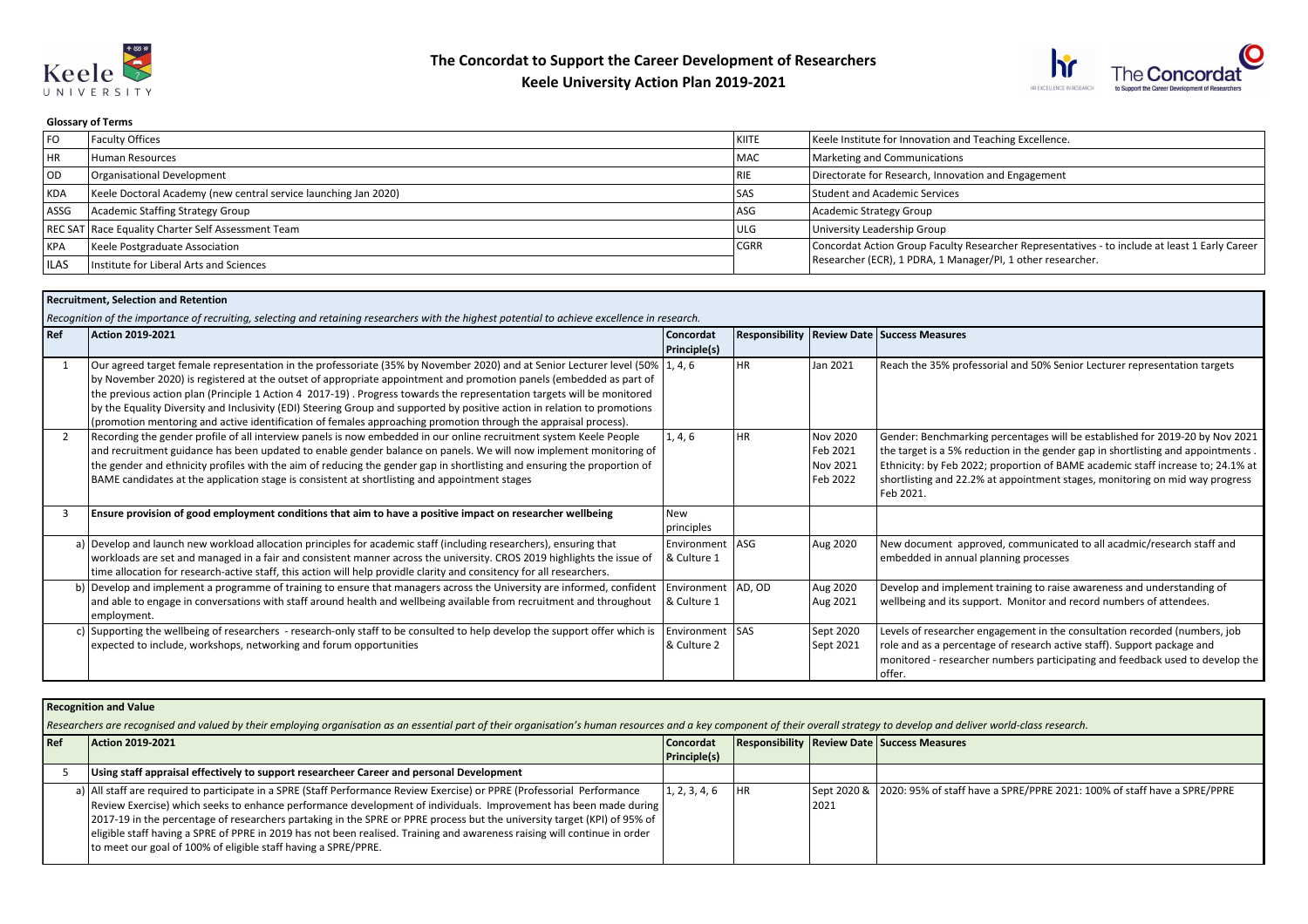|                | b) While uptake of staff appraisal is high, 30% of CROS and PIRLS 2019 responders indicate that the appraisal's<br>effectiveness for personal and career development could be improved. Review SPRE training content, guidance and<br>forms.                                                                                                                                                                                   | 1, 2, 3, 4, 7 | HR, OD, KIITE             | Nov 2021                      | SPRE training and forms updated where necessary and evidence of an<br>improvement in usefullness of appraisal (annual SPRE) monitored through the<br>data from annual surveys for researchers.                                                                                                                                                                                                                                     |
|----------------|--------------------------------------------------------------------------------------------------------------------------------------------------------------------------------------------------------------------------------------------------------------------------------------------------------------------------------------------------------------------------------------------------------------------------------|---------------|---------------------------|-------------------------------|------------------------------------------------------------------------------------------------------------------------------------------------------------------------------------------------------------------------------------------------------------------------------------------------------------------------------------------------------------------------------------------------------------------------------------|
| 6              | To evaluate the postdoctoral fellowship scheme (running since 2017 in the School of Humanities) in order to provide<br>guidance on opportunities to further develop the existing scheme in Humanities; and a framework and case study for<br>the Faculties of medicine & Health Sciences and Natural Sciences to review and consider trialling a fellowship scheme.<br>(This builds on Principle 2, action 11a and b 2017-19). |               | Humanities,<br>FO's       | Aug 2020                      | Survey and analysis to be completed and used to inform practice, questions to<br>include review of how effective the fellowship is in supporting early career<br>development and career opportunities.                                                                                                                                                                                                                             |
| $\overline{7}$ | Deliver a second wave of the coaching pilot programme for mid-career researchers in the Faculty of Natural Sciences &<br>the Faculty of Medicine & Health Sciences                                                                                                                                                                                                                                                             | $\vert$ 2.6   | FOs, RIE                  | <b>Jul 2020</b>               | A minimum of 4 research staff to undertake the programme during 2019-20                                                                                                                                                                                                                                                                                                                                                            |
| 8              | Develop and support leadership capability and capacity of new research leaders.                                                                                                                                                                                                                                                                                                                                                |               |                           |                               |                                                                                                                                                                                                                                                                                                                                                                                                                                    |
|                | a) Develop and launch the new Academic Leaders Programme, a bespoke programme, delivered with support from<br>Advance HE, that will provide training for new academic leaders. This programme includes action research projects<br>under 2 distinct strands a) research and b) teaching                                                                                                                                        | 2, 3, 6.      | KIITE, RIE                | Jul 2020<br>Jan 2021          | Programme is developed, delivered (7 staff in research leadership roles are<br>attending this year) and evaluated during 2019-20, with feedback used to<br>inform development of a further programme during 2020-21.                                                                                                                                                                                                               |
|                | b) Launch a Research Leaders Network, bringing together academics with leadership responsibilities across the university<br>to discuss challenges and share best practice                                                                                                                                                                                                                                                      | 2, 3, 6.      | PVC, RIE                  | Jul 2020                      | Monthly meetings are held, chaired by the PVC R&E                                                                                                                                                                                                                                                                                                                                                                                  |
| 9              | Launch a Keele Doctoral Academy (KDA) to ensure alignment between the postgraduate research community at Keele<br>and the University's research, teaching & learning strategies; and act as a bridge between central and faculty support<br>functions, ensuring these operate effectively and with a focus on providing an excellent postgraduate student<br>experience.                                                       | 3,6           | PVC, RIE                  | <b>Jul 2020</b>               | The KDA is launched, with a web presence, strategic and operational plan,<br>implementation of which is monitored and evaluated by the University Doctoral<br>Academy Committee                                                                                                                                                                                                                                                    |
| 10             | Review quality standards and effectiveness of Keele's PGR supervision                                                                                                                                                                                                                                                                                                                                                          |               |                           |                               |                                                                                                                                                                                                                                                                                                                                                                                                                                    |
|                | a) Review Keele's PGR supervisor training offer and explore opportunities for: (1) development of a PGR Supervisor<br>Training portfolio; (2) use of blended / online learning.<br>(3) Development and dissemination of tools to support recording of training in portfolio form                                                                                                                                               | 6             | KIITE (AD),<br><b>KDA</b> | July 2020<br>July 2021        | Launch of a revised PGR Supervisor training offer, with ongoing evaluation<br>embedded and attendance numbers monitored.                                                                                                                                                                                                                                                                                                           |
|                | b) Promote refresher training for existing supervisors to ensure parity and high quality supervision standards are in place<br>across the university                                                                                                                                                                                                                                                                           | 6             | KIITE (AD),<br>KDA        | <b>July 2020</b><br>July 2021 | Uptake of refresher training is monitored, with consideration given to making<br>this mandatory if uptake is low.                                                                                                                                                                                                                                                                                                                  |
|                | c) Create and make available via the website a researcher supervisor toolkit to provide updates and guidance and promote $6/6$                                                                                                                                                                                                                                                                                                 |               | KIITE (AD),<br>KDA        | July 2020<br><b>July 2021</b> | Toolkit is launched and made available on the website, download numbers are<br>monitored and feedback requested and reviewed on effectiveness                                                                                                                                                                                                                                                                                      |
| 11             | Recognise, celebrate and share researcher contributions                                                                                                                                                                                                                                                                                                                                                                        |               |                           |                               |                                                                                                                                                                                                                                                                                                                                                                                                                                    |
|                | a) Promote the Keele Excellence Awards to all researchers, researcher awards are available for Public Engagement (new<br>award 2018) and Research Support.                                                                                                                                                                                                                                                                     | 1,6           | HR, RIE, VCO              | Aug 2020                      | At Keele nominations to the award scheme are monitored with the PVC to<br>acknowledge and respond to all applications (including those that are<br>unsuccessful). Nominations and winners will be analysed by job family so that<br>researchers can be identified and compared to overall populations. Aim to see<br>an improvement in research staff nominations year on year.                                                    |
|                | b) Use internal communication tools to share regular inspirational examples (stories/case studies) of research at Keele,<br>including ECR activities, to inspire and spread awareness.                                                                                                                                                                                                                                         | 4, 3, 7       | MAC, RIE,<br>KIITE, KDA   | Aug 2020<br>Sept 2021         | At Keele nominations to the award scheme are monitored, with the PVC<br>Research & Enterprise to acknowledge and personally respond to all<br>applications (including those that are unsuccessful). Nominations and winners<br>will be analysed by job family so that researchers can be identified and<br>compared to overall populations. Aim to see an improvement in the number of<br>research staff nominations year on year. |
|                | c) Organise a university-wide Celebrating Impact Festival, to share examples of impactful research taking place across the<br>university                                                                                                                                                                                                                                                                                       | 4, 3, 7       | <b>RIE</b>                | Sep 2021                      | Researcher attendance will be monitored as a percentage of the overall<br>attendance (target is a minimum of 50 attendees) Research-only staff feedback<br>to be specifically sought and evaluated.                                                                                                                                                                                                                                |

## **Support, Career Development and Training** *Researchers are equipped and supported to be adaptable and flexible in an increasingly diverse, mobile, global research environment. The importance of researchers' personal and career development, and lifelong learning, is clearly recognised and promoted at all stages of their career.* **Ref Action 2019-2021 Concordat Principle(s) Responsibility Review Date Success Measures** 12 **Mentoring Provision**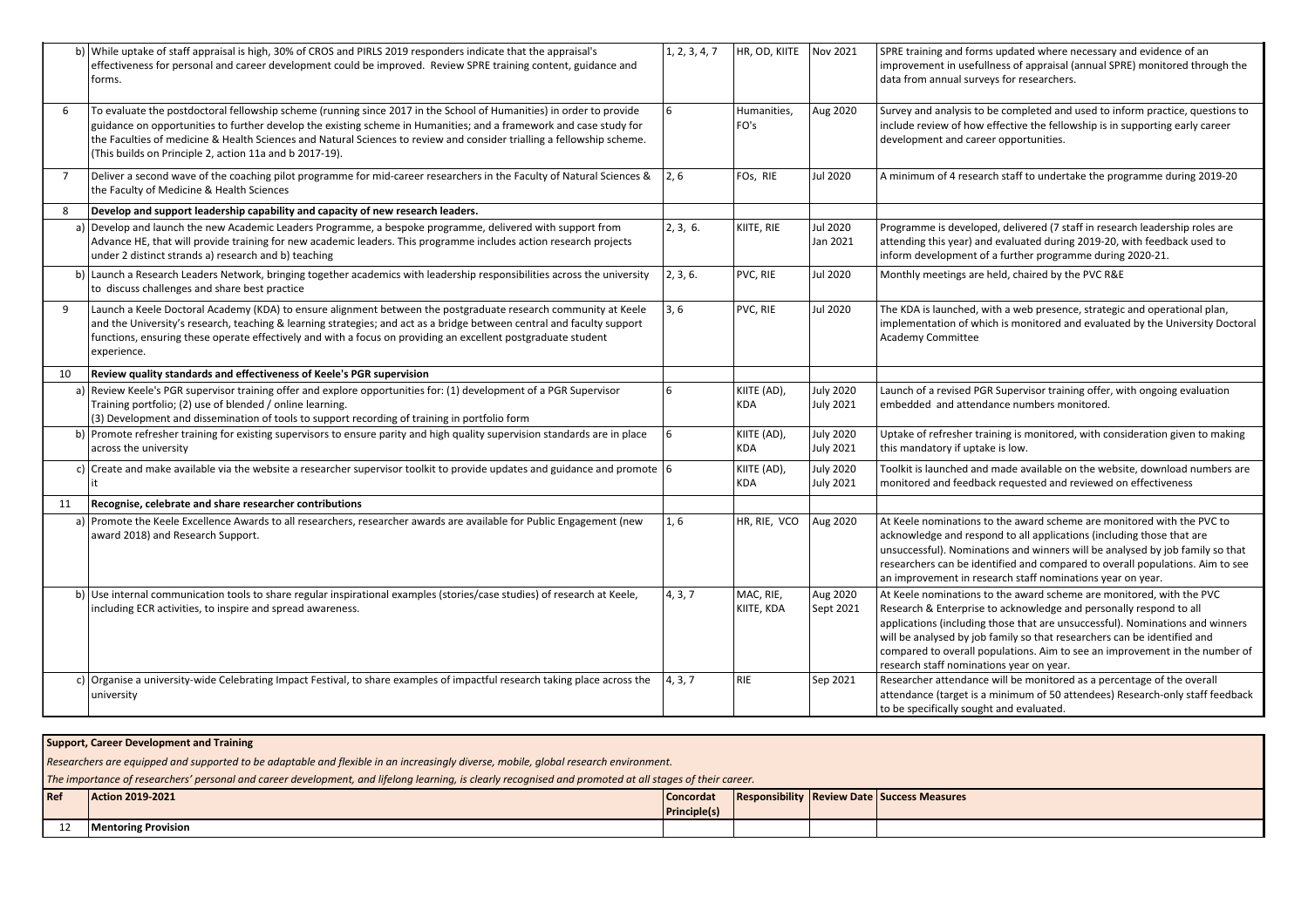|    | a) Provide promotion-specific mentoring to women and BAME staff in the year that they wish to make a promotion<br>application. Mentoring is advertised alongside annual promotions workshops and potential candidates may request to<br>participate in the scheme                                                                                                                             | 3,6                                   | <b>HR</b>                                                                                       | Sept 2020<br>Sept 2021               | All candidates who request a mentor are offered one. Candidates report that<br>the mentoring was useful. Reduction in the gap between male and female<br>responses to statements relating to promotion support is reduced by 1/3rd<br>(assessed through responses in the next Athena SWAN institutional survey)                                                                            |
|----|-----------------------------------------------------------------------------------------------------------------------------------------------------------------------------------------------------------------------------------------------------------------------------------------------------------------------------------------------------------------------------------------------|---------------------------------------|-------------------------------------------------------------------------------------------------|--------------------------------------|--------------------------------------------------------------------------------------------------------------------------------------------------------------------------------------------------------------------------------------------------------------------------------------------------------------------------------------------------------------------------------------------|
|    | b) All staff, though we are targeting women and BAME staff, identified at appraisals as being within 2 years of promotion<br>to be offered a mentor. We aim to increase the number of women and BAME staff applying for promotion, ensure their<br>applications are timely and improve the success rates of both groups.                                                                      | 3, 1, 6                               | <b>HR</b>                                                                                       | Sept 2020<br>Sept 2021               | 3 women per Faculty to be offered a mentor. 15% increase in women coming<br>forward for promotion (across all levels) by 2020. Increase success rate of<br>women and BAME staff to support institutional representation targets of: 35%<br>female professoriate by Nov 20, 50% female Senior Lecturer by Nov 20; 8.4%<br>BAME professoriate by Feb 22, 5.6% BAME Senior Lecturer by Feb 22 |
|    | c) Encourage more research staff to complete the online course Introduction to Mentoring. The course was completed and  3,4,5<br>made available for the 2018/19 academic year, 17 participants have completed the course but none are researcher only<br>staff.                                                                                                                               |                                       | OD, AD, HR,<br><b>CGRR</b>                                                                      | Jul 2020                             | Increased completion numbers (all staff) and specifically participation by 10% of<br>research-only staff                                                                                                                                                                                                                                                                                   |
| 13 | Ensure all researchers are aware of the Research Concordat and HR Excellence in Research Award                                                                                                                                                                                                                                                                                                |                                       | All involved                                                                                    |                                      |                                                                                                                                                                                                                                                                                                                                                                                            |
|    | a) Develop and awareness campaign for all staff and PGRs and embed a briefing in appropriate events, for example the<br>PGR supervisor training programme and the University wide PGR induction and post-progression briefing.                                                                                                                                                                | 2, 3, 5, 7, 9                         | KIITE, KDA,<br>MAC                                                                              | <b>July 2020</b><br><b>July 2021</b> | Campaign launched and awareness training embedded in the training events<br>mentioned. Questions relating to the Concordat and HR Award awareness<br>included in appropriate event evaluations and surveys.                                                                                                                                                                                |
|    | b) Launch an awareness raising campaign for leaders, to include: (1) regular updates to Research Committee and Senate on  2, 3, 5, 7, 9<br>implementation of the Concordat Action Plan; (2) review of website information; (3) briefing to ULG; (4) briefing to<br>research leaders network                                                                                                   |                                       | RIE, KIITE<br>(AD)                                                                              | Aug 2020<br>Aug 2021                 | (1) Annual reports to Research Committee and Senate; (2) development of new<br>and improved website materials; (3) briefings provided at ULG and Research<br>Leaders Network meetings                                                                                                                                                                                                      |
| 14 | Improve visibility of all Keele's researcher training offer across the university (central and faculty), use feedback and<br>issues impacting the sector to refresh the offer and ensure it remains up to date.                                                                                                                                                                               | 1, 2, 3, 8                            | All involved                                                                                    | Aug 2020<br>Aug 2021                 | Report documenting changes relating to feedback and sector issues and<br>showing increased engagement with training through feedback and attendance<br>figures.                                                                                                                                                                                                                            |
| 15 | Supporting researchers' wellbeing and mental health                                                                                                                                                                                                                                                                                                                                           |                                       |                                                                                                 |                                      |                                                                                                                                                                                                                                                                                                                                                                                            |
|    | a) Through delivery of the Office for Students Start to Success Project, provide role relevant mental health training to staff<br>across the institution who directly support our students and their mental health and wellbeing needs.                                                                                                                                                       |                                       | HR & SAS                                                                                        | Dec 2021                             | Identification of relevant staff who directly support our students mental health<br>and wellbeing. Provide sustainable, role-relevant training to identified groups of<br>staff including researchers and PGR's.                                                                                                                                                                           |
|    | b) Launch a range of face to face and online training and guidance to all-staff in relation to supporting their own mental<br>health and wellbeing. A student face to face training and support programme will also to be launched.                                                                                                                                                           | <b>NEW</b><br>Concordat<br>principles | OD, HR. KIITE                                                                                   | Sept 2021                            | Launch of University Heath and Wellbeing Strategy in January 2020 - followed by<br>the implementation of training opportunities for staff including Researchers<br>(including fixed and short-term contracts). Launch of the student programme.                                                                                                                                            |
|    | c) Keele is fortunate to have a Postgraduate Association (KPA), this association plans to launch a student led mental health<br>project to support the wellbeing of all PGR students.                                                                                                                                                                                                         |                                       | <b>KPA</b>                                                                                      | Jun 2020                             | Evidence of implementation, progress of the project, monitoring PGR<br>engagment data and feedback on effectiveness.                                                                                                                                                                                                                                                                       |
| 16 | Review opportunities to enhance existing career support and training for postgraduate research students and ECRs, with 1, 2, 3, 4, 8<br>a particular focus on:<br>(1) enterprise and entrepreneurship<br>(2) access to a digital careers platform and careers advice<br>(3) finding and completing applications for fellowship programmes<br>(4) provide careers events specifically for PGRs |                                       | KIITE (Careers<br>and<br>Employability<br>Team and<br>Entrepreneur<br>in Residence,<br>AD), KDA | <b>July 2020</b><br>July 2021        | Include PGR recruiters in annual Career Fair. Offer at least 1 other event that is<br>researcher careers focussed a year. Monitor PGR/ECR numbers attending Career<br>events, use of the online careers platform and interactions with enterprise and<br>innovation. Number of supported applications and success rate for Fellowships<br>for 2020 and 2021                                |
| 17 | Ensuring high research standards through research governance, ethics and integrity                                                                                                                                                                                                                                                                                                            |                                       |                                                                                                 |                                      |                                                                                                                                                                                                                                                                                                                                                                                            |
|    | a) Introduce online delivery of research governance, ethics and integrity training                                                                                                                                                                                                                                                                                                            | 3, 2, 5, 6                            | <b>RIE</b>                                                                                      | Jul 2021                             | Training is online and accessible by all researchers.                                                                                                                                                                                                                                                                                                                                      |
|    | b) In ongoing support for high standards and consistency in Ethics panels (action 21 2017-19 plan) a 12 month project is<br>now underway to develop online training modules for both applicants and on-going training for panel members.                                                                                                                                                      | 3, 2, 5, 6                            | RIE                                                                                             | Aug 2021                             | Launch of two online modules per year, researcher participation (enrolments<br>and completions) to be monitored following launch of each module and<br>feedback evaluated.                                                                                                                                                                                                                 |
| 18 | Complete the development of online resources to support the management of a research award, that can be accessed<br>by researchers as required. (continued from P2, action 6 2017-19)                                                                                                                                                                                                         | l 2                                   | RIE, KIITE                                                                                      | Dec 2020                             | Course available on online learning platform with ongoing monitoring of<br>researcher enrolments and completions, and evaluation of feedback from users.                                                                                                                                                                                                                                   |
| 19 | Organise an annual Research Talks Seminar Series that aims to improve researcher awareness and understanding of the  4,6<br>landscape of research within the UK, with a particular emphasis on funding, integrity and engagement                                                                                                                                                              |                                       | <b>RIE</b>                                                                                      | Jul 2021                             | Organisation of at least 5 sessions per year. Researcher registrations and<br>attendance to be monitered.                                                                                                                                                                                                                                                                                  |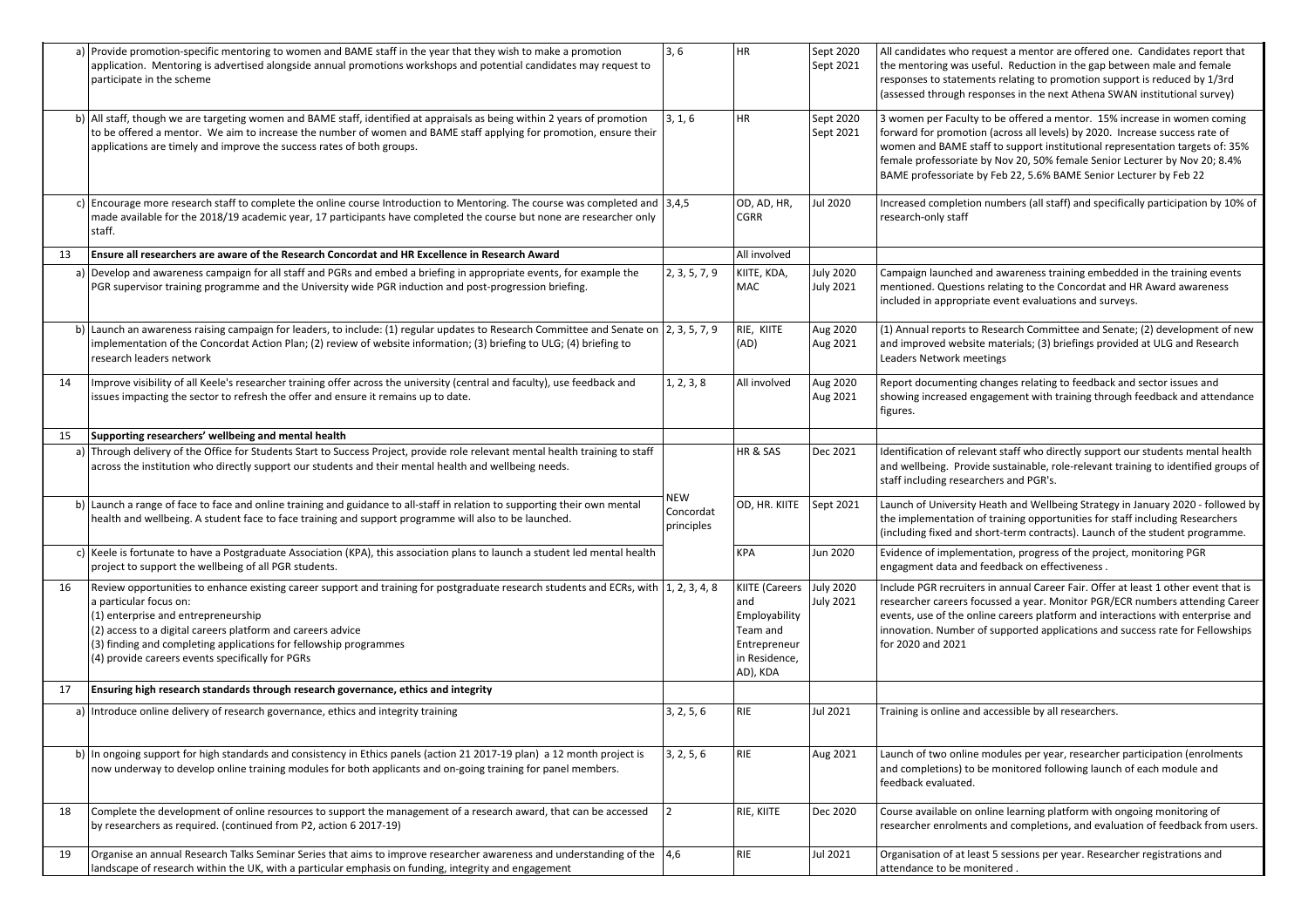|    | Develop a bespoke global challenges research training programme, drawing on external expertise to upskill Keele<br>researchers on development and delivery of global research projects               |            | <b>RIE</b>               | Jul 2020              | Organisation of at least 3 sessions per year. Researcher attendance to be<br>monitered and feedback evaluated.                                                                                                                                                             |
|----|------------------------------------------------------------------------------------------------------------------------------------------------------------------------------------------------------|------------|--------------------------|-----------------------|----------------------------------------------------------------------------------------------------------------------------------------------------------------------------------------------------------------------------------------------------------------------------|
| 21 | Carrying out focused work with researchers to explore barriers and enablers to undertaking training and development in NEW 3.1<br>light of the proposals set out in the new Concordat                |            | KIITE, RIE               | Aug 2020,<br>Aug 2021 | Regular discussion item at Concordat Action Group, focused discussions to be<br>held with Research Leaders Network and with research staff at all levels as part<br>of faculty focus groups. Analysis of Reponses to overcome barriers and enable<br>research development. |
| 22 | Promote opportunities for placements and internships with non academic organisations                                                                                                                 | 1, 2, 4, 7 | KIITE, RIE               | Jul 2020              | Opportunities circulated to relevant staff, support provided for development of<br>applications, case studies developed for successful activities and used to<br>promote engagement                                                                                        |
| 23 | Over 40% of CROS 2019 survey respondents declared a specific interest in attending training workshops to develop<br>knowledge and skill in Knowledge Exchange. Develop new training materials on KE. | 1, 2, 3, 8 | KIITE, RIE,<br>PVC, CGRR | Aug 2020<br>Aug 2021  | Training materials are available and accessible to all researchers.                                                                                                                                                                                                        |

|       | <b>Researchers' Responsibilities</b>                                                                                                                                                                                                                                                                                       |                                  |                                   |                 |                                                                                                                                                                                                                                                                                                                                                                                                                                                                                                                                                                                                                                        |  |  |  |
|-------|----------------------------------------------------------------------------------------------------------------------------------------------------------------------------------------------------------------------------------------------------------------------------------------------------------------------------|----------------------------------|-----------------------------------|-----------------|----------------------------------------------------------------------------------------------------------------------------------------------------------------------------------------------------------------------------------------------------------------------------------------------------------------------------------------------------------------------------------------------------------------------------------------------------------------------------------------------------------------------------------------------------------------------------------------------------------------------------------------|--|--|--|
|       | Individual researchers share the responsibility for and need to pro-actively engage in their own personal and career development, and lifelong learning.                                                                                                                                                                   |                                  |                                   |                 |                                                                                                                                                                                                                                                                                                                                                                                                                                                                                                                                                                                                                                        |  |  |  |
| l Ref | Action 2019-2021                                                                                                                                                                                                                                                                                                           | Concordat<br><b>Principle(s)</b> | <b>Responsibility Action Date</b> |                 | <b>Success Measures</b>                                                                                                                                                                                                                                                                                                                                                                                                                                                                                                                                                                                                                |  |  |  |
| 23    | Carry out an annual in-house consultation with researchers to identify any gaps in training provision                                                                                                                                                                                                                      | 5, 6                             | KIITE, RIE, KDA Jul 2021          |                 | Report - covering launch of consultation, response level, feedback analysis and<br>consideration by the Concordat Action Group                                                                                                                                                                                                                                                                                                                                                                                                                                                                                                         |  |  |  |
| 24    | Provide opportunities for researchers to engage in cross-disciplinary discussions around research - supporting<br>advancement of knowledge and critical thinking                                                                                                                                                           | 2, 5, 6                          | KDA, ILAS,<br>KIITE               | <b>Jul 2020</b> | Organisation of at least two events annually, monitoring researcher attendance<br>and feedback                                                                                                                                                                                                                                                                                                                                                                                                                                                                                                                                         |  |  |  |
| 25    | Appointment of an Academic Lead for Research Integrity that will foster development of initiatives that aim to support<br>researchers to disseminate research results in an honest and ethical manner and to contribute to the wider body of<br>knowledge                                                                  | 1, 2, 3                          | PVC, RIE                          | Jul 2020        | Appointment of Academic Lead, development and report of annual programme                                                                                                                                                                                                                                                                                                                                                                                                                                                                                                                                                               |  |  |  |
| 26    | Through the MICRA project, continue to develop Keele's training and support offer in relation to IP and<br>commercialisation.                                                                                                                                                                                              | 1, 4, 5                          | <b>RIE</b>                        | Jul 2021        | In addition to a range of regular IP and commercialisation events and workshops<br>being run through the Smart Innovation Hub, Keele and the other MICRA<br>partners will run circa 10 events per year across the consortium aimed at<br>different aspects of the commercialisation pathway. Keele is hosting 2 events;<br>Impact through commercialisation in Q1 2020 and Commercialisation of Medical<br>Technologies in Q3 2020. Other events at partner institutions will be advertised<br>and free to attend for Keele students and staff. Numbers and job roles of those<br>attending and feedback will be monitored for impact. |  |  |  |
| 27    | Develop and launch a training programme that aims to support researchers in developing impactful partnerships with<br>industry                                                                                                                                                                                             | 1, 4, 5                          | <b>RIE</b>                        | Oct 2021        | Development, delivery and evaluation of the programme and research staff<br>engagement (numbers attending, any outcomes that lead to further<br>development work)                                                                                                                                                                                                                                                                                                                                                                                                                                                                      |  |  |  |
| 28    | Working closely with Keele's Public Engagement Steering group and colleagues in the partnership development team,<br>to develop a formal and regular programme of training around public engagement and impact, to include sessions for<br>researchers and PGRs on understanding PER and impact activities and evaluation. | 2, 3, 5                          | <b>RIE</b>                        | Oct 2021        | Organisation of training sessions for academics on public engagement and<br>impact; improved web resources related to public engagement and impact;<br>regular review of activities carried out through the Public Engagement Network<br>and researcher and PGR participantion numbers.                                                                                                                                                                                                                                                                                                                                                |  |  |  |
| 29    | Develop and make available individual academic profiles for each researcher, bringing together information on research $\vert 3, 5 \rangle$<br>outputs, impact and funding                                                                                                                                                 |                                  | <b>RIE</b>                        | Jul 2021        | Individual research staff profiles are available to all researchers<br>Snapshots to be available early 2020 (pdf/Word formats)                                                                                                                                                                                                                                                                                                                                                                                                                                                                                                         |  |  |  |

**Equality and Diversity**

*Diversity and equality must be promoted in all aspects of the recruitment and career management of researchers.*

| l Ref | Action 2019-2021                                                                            | Concordat           |            | <b>Responsibility Review Date Success Measures</b>                          |
|-------|---------------------------------------------------------------------------------------------|---------------------|------------|-----------------------------------------------------------------------------|
|       |                                                                                             | <b>Principle(s)</b> |            |                                                                             |
|       | Continue to use the Athena SWAN charter to progress gender equality across the institution. |                     | l Jan 2021 | All schools working holding an award, currently 13 out of 14 hold an award. |
|       |                                                                                             |                     | Nov 2021   | Application made for Institutional Silver award in November 2021.           |
|       |                                                                                             |                     |            |                                                                             |